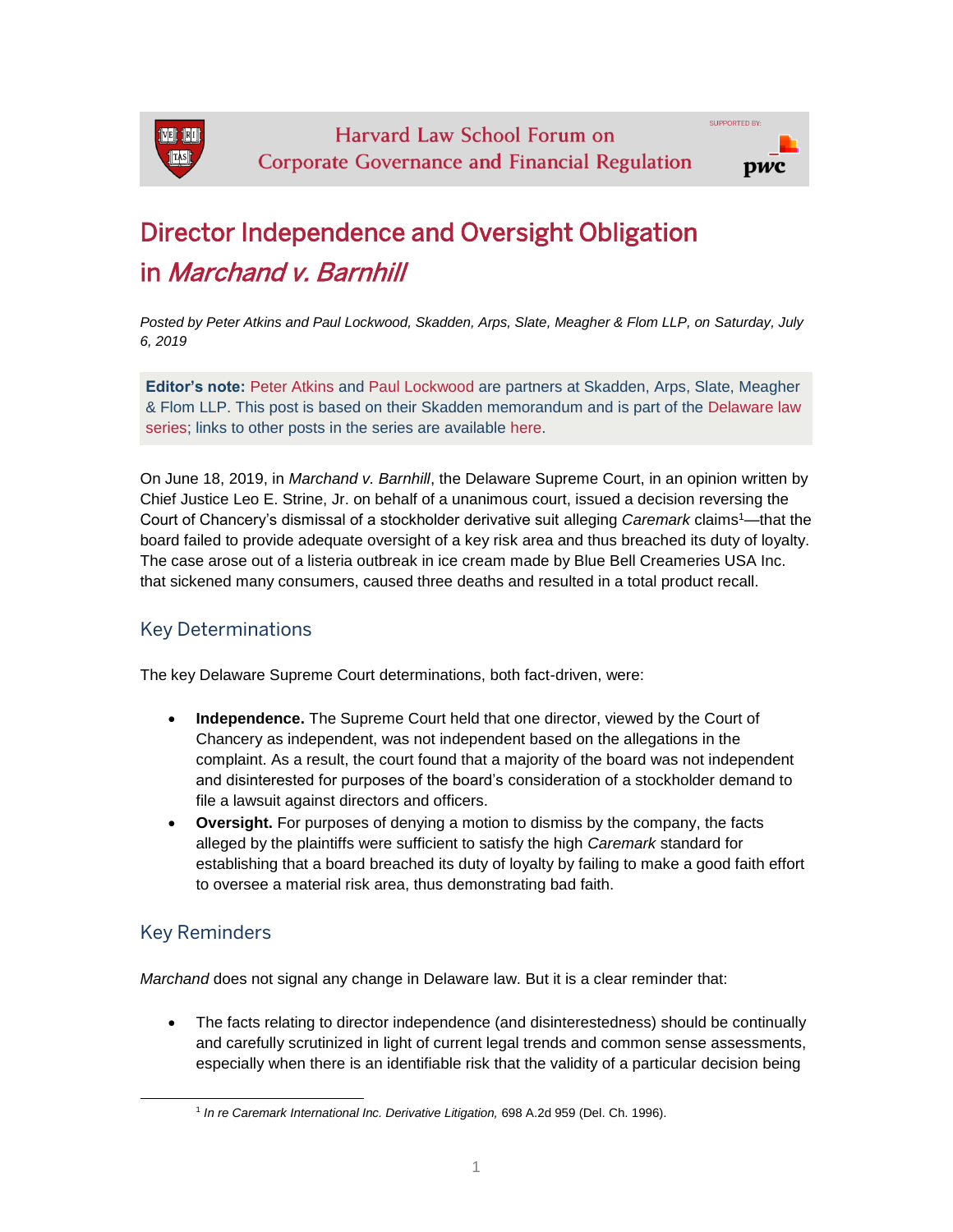taken by the board may be challenged. The Delaware courts have shown a willingness to consider personal relationships as well as economic ties in evaluating independence, so these connections must be vetted as well.

• To demonstrate their good faith efforts to implement and monitor a risk oversight system, boards need to focus on (a) their companies having in place—and continually monitoring, updating (as necessary) and periodically reporting to the board about—systems reasonably designed to identify, monitor and mitigate material risks to their companies, and (b) not ignoring information that comes to the attention of the board. The board should also take care to document its compliance efforts in minutes and other meeting materials.

## Summary of the Court's (Heavily Fact-Driven) Analysis

The plaintiffs asserted a claim against the directors for lack of oversight under the standards developed in *Caremark* and *Stone ex rel. AmSouth Bancorporation v. Ritter*, <sup>2</sup> which recognize a duty to attempt in good faith to assure that a corporate information and reporting system exists such that appropriate information will come to the board's attention in a timely manner. The elements for director liability on an oversight claim are well settled: (a) the directors must have utterly failed to implement any reporting or information system or controls; or (b) having implemented appropriate compliance controls, the directors consciously failed to monitor or oversee the operation of that system.

In *Marchand*, the Delaware Supreme Court held that the complaint stated a claim for lack of board oversight because the Blue Bell board allegedly failed to implement any system to monitor Blue Bell's food safety performance or compliance. The Supreme Court explained that "[a]s with any other disinterested business judgment, directors have great discretion to design context- and industry-specific approaches," but "*Caremark* does have a bottom-line requirement that is important: the board must make a good faith effort—*i.e*., try—to put in place a reasonable boardlevel system of monitoring and compliance." The Supreme Court noted that testing reports received by management had identified listeria contamination in certain Blue Bell plants, but the board meeting minutes reflected "no board-level discussion" of these negative reports. According to the opinion, despite management's knowledge of the problem, "this information never made its way to the board, and the board continued to be uninformed about (and thus unaware of) the problem." The court was particularly concerned that reports containing "what could be considered red, or at least yellow, flags" were not disclosed to the board. As Chief Justice Strine observed: "If *Caremark* means anything, it is that a corporate board must make a good faith effort to exercise its duty of care. A failure to make that effort constitutes a breach of the duty of loyalty."

The Supreme Court also reversed the trial court's dismissal of the complaint for failure to make a pre-suit demand on the board. Because the Court of Chancery had concluded the board was independent by one vote, the Supreme Court focused its analysis on one director who had previously worked for Blue Bell. The Supreme Court held that the complaint adequately pleaded that he could not impartially decide whether to sue members of the Kruse family—who founded Blue Bell—because they had been instrumental in this director's career success, which included 28 years at the company, becoming chief financial officer and being elected a director. The Kruse family also had led a campaign that resulted in over \$450,000 being donated to a local college,

l

<sup>2</sup> 911 A.2d 362 (Del. 2006).